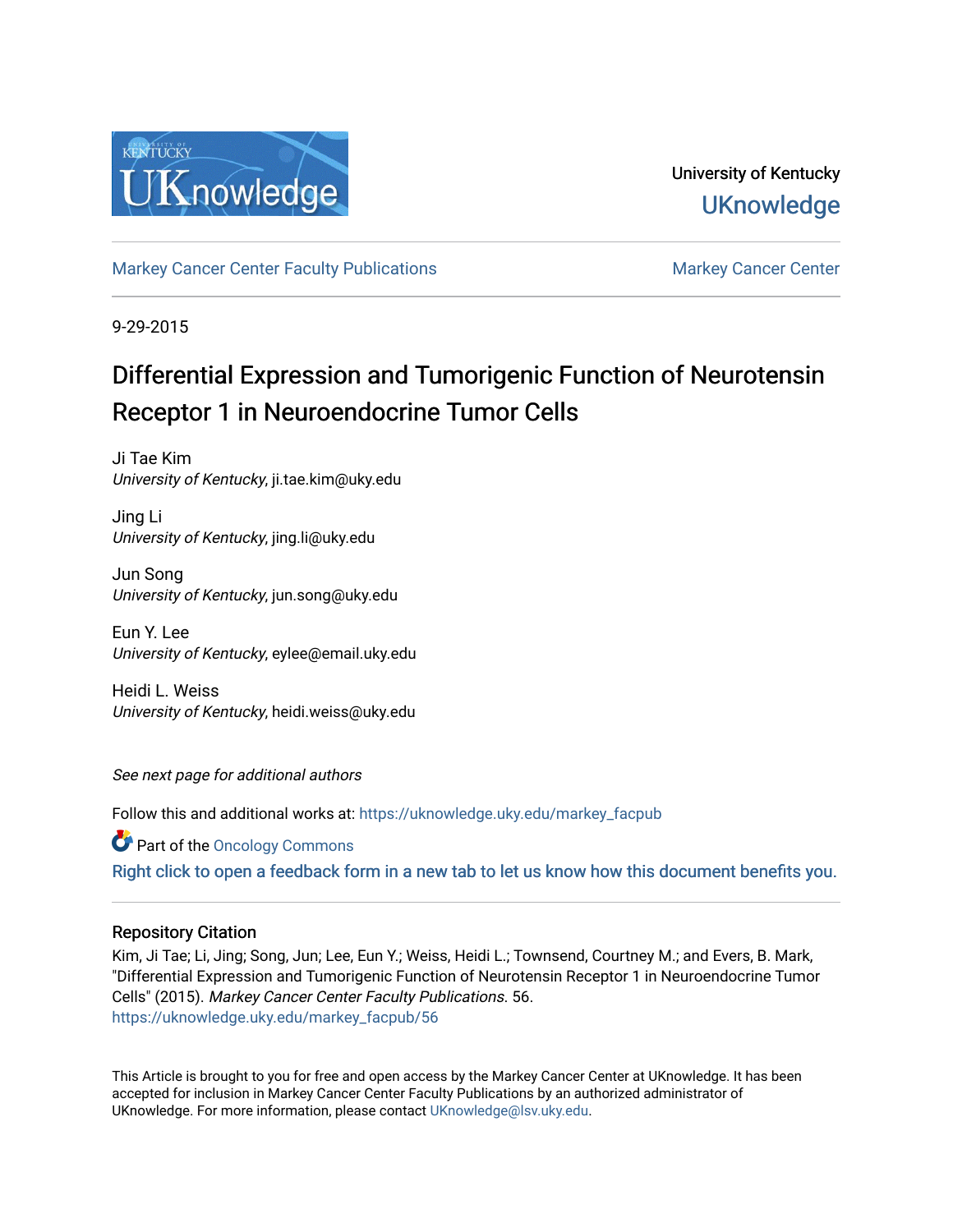# Differential Expression and Tumorigenic Function of Neurotensin Receptor 1 in Neuroendocrine Tumor Cells

Digital Object Identifier (DOI) http://dx.doi.org/10.18632/oncotarget.4745

# Notes/Citation Information

Published in Oncotarget, v. 6, no. 29, p. 26960-26970.

Copyright @ 2016 Impact Journals, LLC.

Licensed under a [Creative Commons Attribution 3.0 License](http://creativecommons.org/licenses/by/3.0/).

# Authors

Ji Tae Kim, Jing Li, Jun Song, Eun Y. Lee, Heidi L. Weiss, Courtney M. Townsend, and B. Mark Evers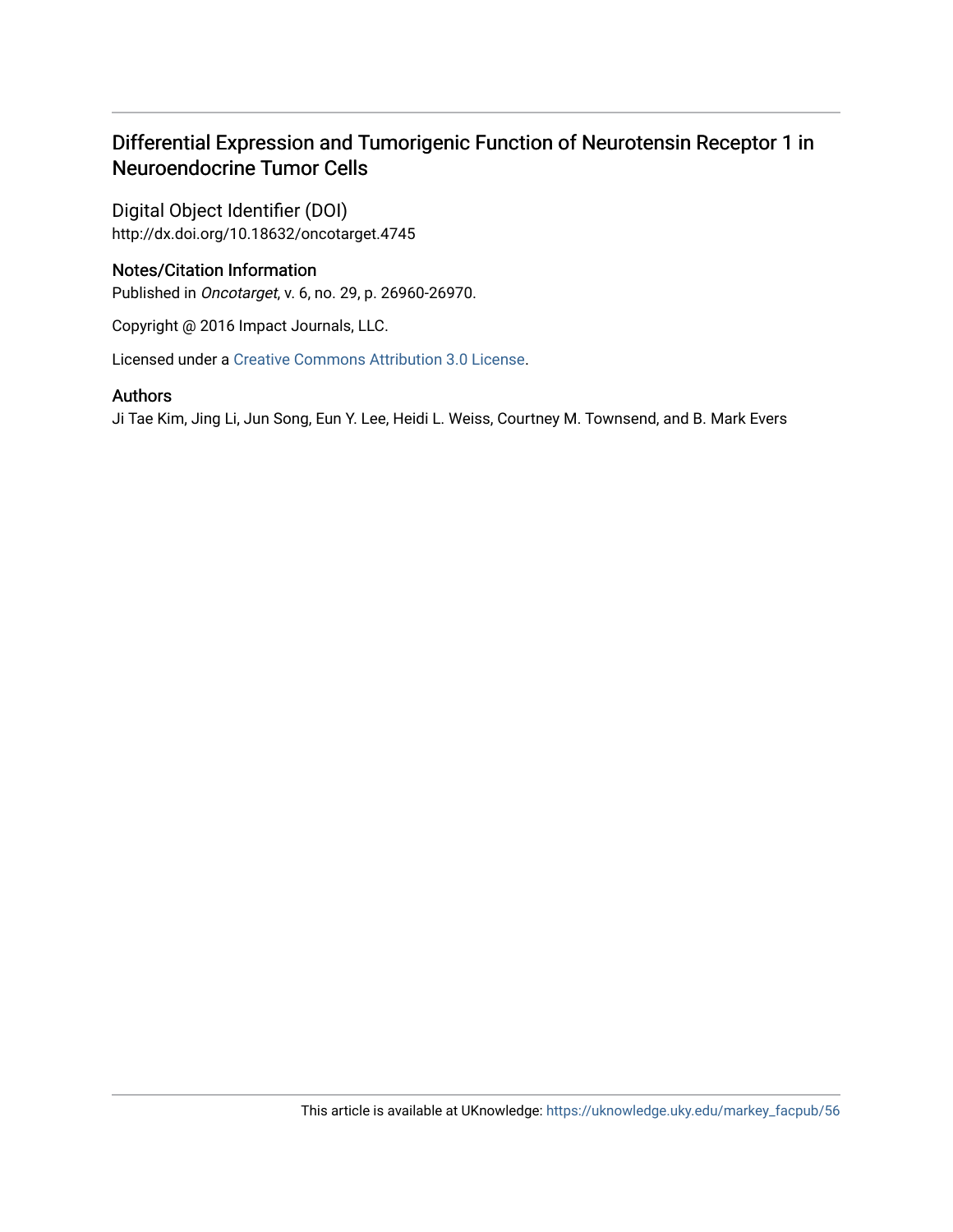# **Differential expression and tumorigenic function of neurotensin receptor 1 in neuroendocrine tumor cells**

# Ji Tae Kim<sup>1</sup>, Jing Li<sup>1,2</sup>, Jun Song<sup>1,2</sup>, Eun Y. Lee<sup>1,3</sup>, Heidi L. Weiss<sup>1</sup>, Courtney **M.** Townsend, Jr.<sup>4</sup>, B. Mark Evers<sup>1,2</sup>

**1** Markey Cancer Center, University of Kentucky, Lexington, KY, USA

**2** Department of Surgery, University of Kentucky, Lexington, KY, USA

**3** Department of Pathology and Laboratory Medicine, University of Kentucky, Lexington, KY, USA

**4** Department of Surgery, University of Texas Medical Branch, Galveston, TX, USA

#### **Correspondence to:**

B. Mark Evers, **e-mail:** mark.evers@uky.edu

**Keywords:** *neuroendocrine tumor, neurotensin receptor 1, promoter methylation, cell growth, cell migration Received: April 20, 2015 Accepted: July 15, 2015 Published: July 27, 2015*

#### **ABSTRACT**

**Neurotensin (NTS), localized predominantly to the small bowel, stimulates the growth of a variety of cancers, including neuroendocrine tumors (NETs), mainly through its interaction with the high-affinity NTS receptor 1 (NTSR1). Here, we observed increased expression of NTSR1 in almost all tested clinical NET samples, but not in normal tissues. Through RT-PCR analysis, we found that the expression of NTSR1 and NTSR2 was either variable (NTSR1) or absent (NTSR2) in human NET cell lines. In contrast, NTSR3 and NTS were expressed in all NET cells. Treatment with 5-aza-2′-deoxycytidine, a demethylating agent, increased levels of NTSR1 and NTSR2 suggesting that DNA methylation contributes to NTSR1/2 expression patterns, which was confirmed by methylation analyses. In addition, we found that knockdown of NTSR1 decreased proliferation, expression levels of growth-related proteins, and anchorage-independent growth of BON human carcinoid cells. Moreover, stable silencing of NTSR1 suppressed BON cell growth, adhesion, migration and invasion. Our results show that high expression of NTSR1 is found in clinical NETs and that promoter methylation is an important mechanism controlling the differential expression of NTSR1 and silencing of NTSR2 in NET cells. Furthermore, knockdown of NTSR1 in BON cells suppressed oncogenic functions suggesting that NTSR1 contributes to NET tumorigenesis.**

#### **INTRODUCTION**

Neurotensin (NTS), a 13-amino acid peptide, functions as a primary neurotransmitter as well as a neuromodulator in the central nervous system (CNS) and as a hormone in the periphery  $[1-3]$ . NTS contributes to numerous physiologic functions in the gastrointestinal (GI) tract including GI secretion, gut motility, and growth of various normal tissues [1, 2]. Moreover, NTS stimulates the growth of several cancer types including neuroendocrine tumors (NETs) that, compared to other cancers, are increasing in incidence [1, 3, 4].

The actions of NTS are mediated through three receptors (i.e., NTSR1, NTSR2 and NTSR3/sortilin), named according to the order in which they were cloned [2, 3]. In particular, high-affinity NTSR1, which is found in various regions of the CNS, in the small and large intestine, and in a variety of solid tumors, is considered a predominant mediator of the effects of NTS on cell proliferation, migration, and invasion [3, 5]. In contrast, the low-affinity NTSR2, which shares 60% homology with NTSR1, demonstrates a more localized distribution; the expression of NTSR2 has been recently reported in prostate cancers and B cell lymphomas [6, 7]. Different from NTSR1 and NTSR2, which are G protein-coupled receptors, NTSR3/sortilin is a single transmembrane receptor, which binds various neurotrophic factors and neuropeptides and is not specific for NTS [3, 8].

Epigenetic alterations involving DNA methylation or histone modifications can vary the expression patterns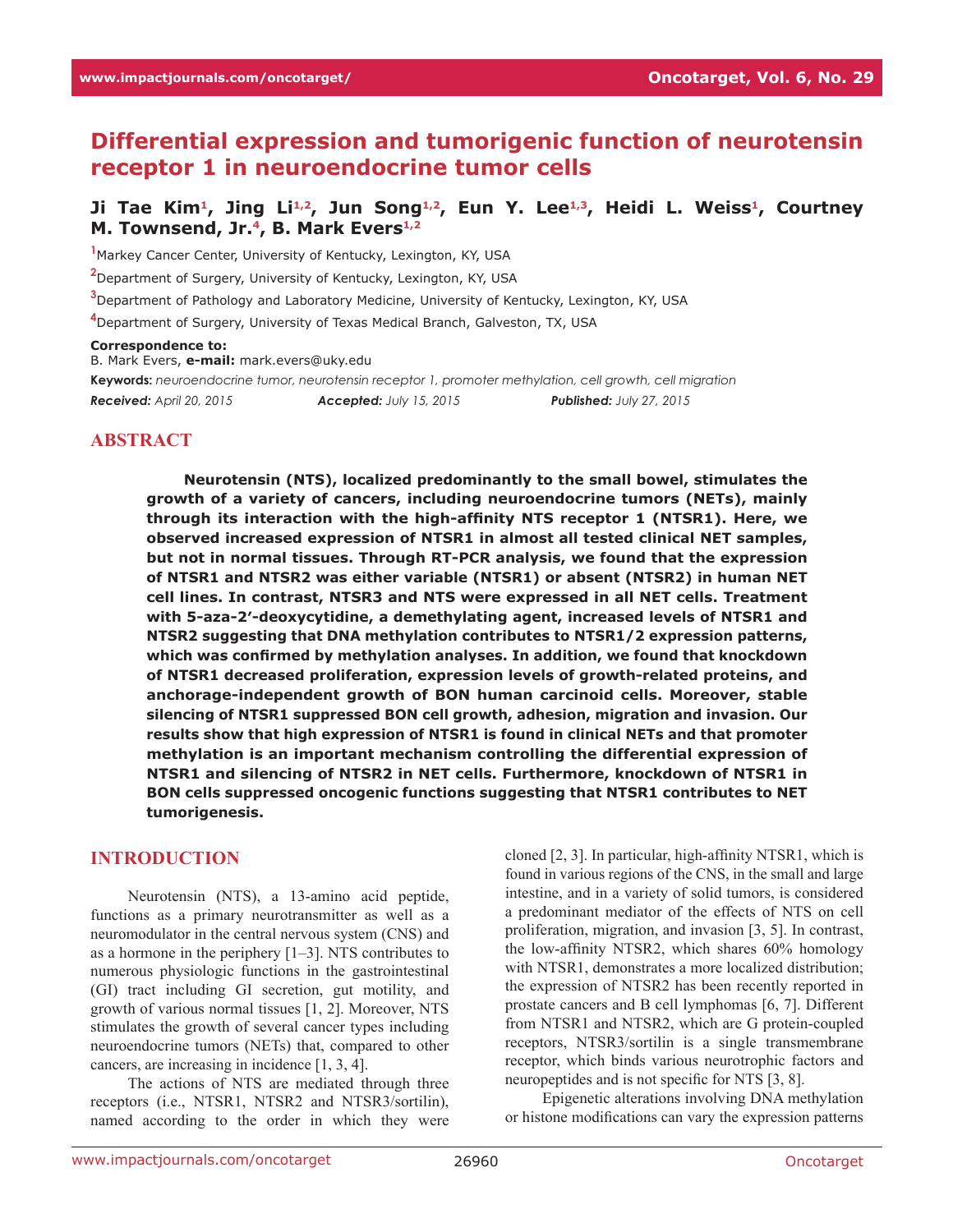of genes that are important for cancer development and progression [9–11]. For example, it is well known that hypermethylation of CpG islands in the promoter region of tumor suppressor genes results in gene silencing, which can lead to the facilitation of tumor progression in certain tissues [9, 12]. In addition, DNA hypomethylation, which is also observed in many cancers, induces transcriptional activation of oncogenes and contributes to cancer progression [9, 13, 14].

Diverse expression levels of the NTSRs, especially increased expression of NTSR1, have been reported in various types of cancers (e.g., colon, pancreas, breast, lung and prostate) [15–21]; however, the molecular mechanisms for this altered expression pattern are not entirely known. Although NTS can stimulate the growth of NET cells [4], the expression profiles and cellular functions of the NTSRs have not been well-delineated in NETs. In our present study, we analyzed the expression of NTSR1 protein in normal and NET tissues for GI, lung and thymus, and endogenous expression of NTSRs and transcriptional repression of NTSR1 and NTSR2 genes in NET cell lines. We demonstrate the epigenetic alteration of NTSR1 and NTSR2 by methylation analyses

of their promoters in NET cells and in clinical tissues. Furthermore, we show that NTSR1 knockdown suppresses cell proliferation, anchorage-independent growth, attachment, migration and invasion of NET cells.

# **RESULTS**

#### **Expression of NTSR1 in normal and NET tissues by immunohistochemistry**

NTS and NTSR1 complexes have been frequently observed in progression of several types of tumors. Although the expression of NTS which is mainly released by endocrine cells in the small bowel is broadly known in NETs, NTSR1 expression has not been well-studied in NETs. To evaluate the expression of NTSR1, immunohistochemical analysis was performed in clinical NET patient samples (i.e., 12 GI, 2 thymus and 6 lung NET tissues) used in our previous study [22]. Compared to normal tissues (5 GI, 2 thymus and 5 lung tissues) in which NTSR1 was not or barely detected, increased expression of NTSR1 was observed in all tested GI (12 of 12 NETs, Fig. 1A), and thymus (2 out of 2 NETs,



**Figure 1: Expression of NTSR1 in normal and clinical NET tissues.** Immunohistochemical analysis of NTSR1 was performed in human normal and NET tissues. Representative images for NTSR1 protein expression in GI **A.** thymus **B.** and lung **C.** were shown at 200 × magnification. While the staining of NTSR1 was absent or barely detected in normal tissues (left), strong NTSR1 labeling was observed in clinical NET tissues (right).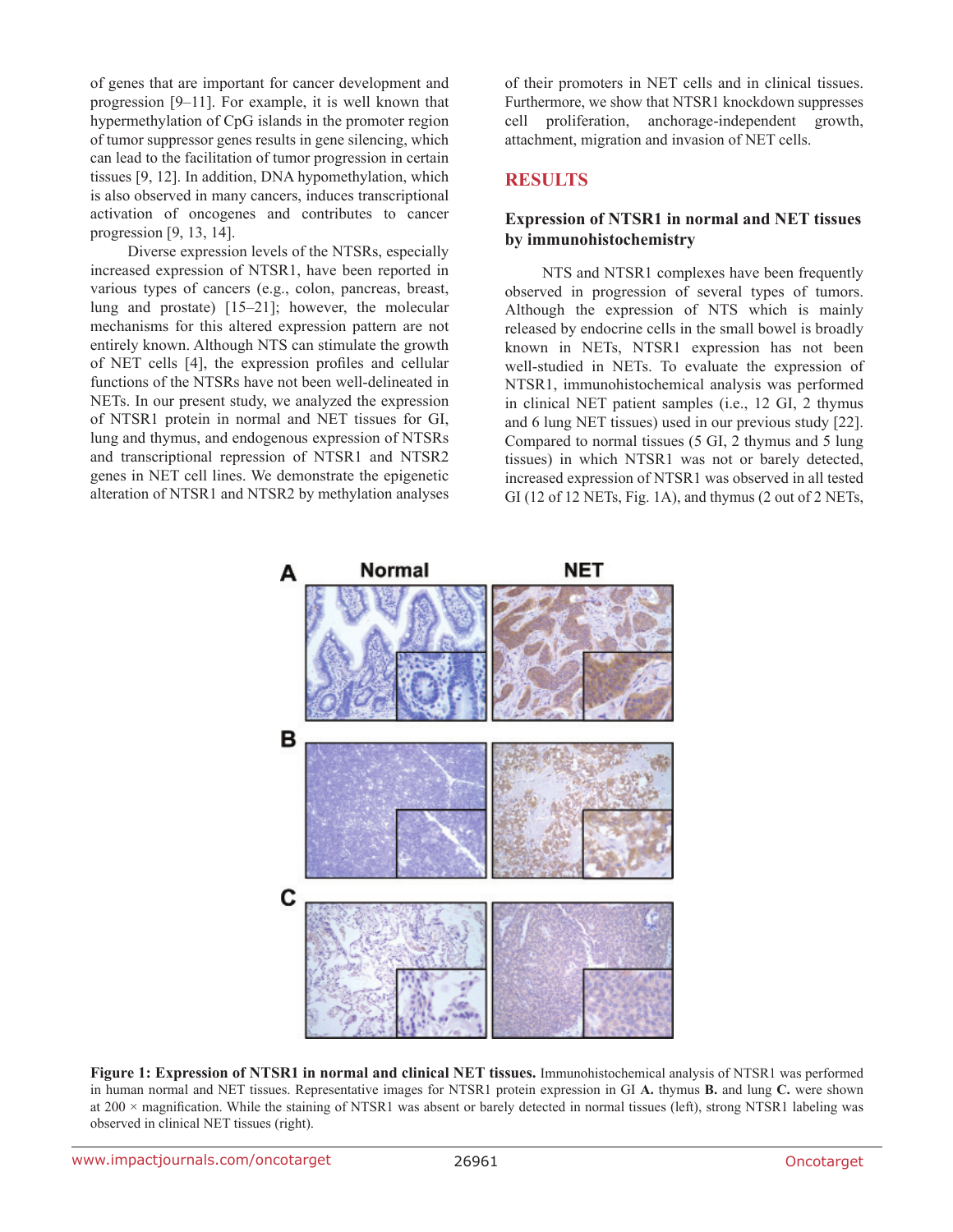Fig. 1B), and a majority of lung (5 out of 6 NETs, Fig. 1C) NET samples. These data suggest that NTSR1 is highly expressed in NETs but not in normal tissues.

#### **Endogenous expression of NTS and NTSRs, and induction of NTSR1 and NTSR2 by 5-aza-CdR treatment in NET cells**

To elucidate expression profiles of NTS signaling components in NET cells, we first analyzed the expression of NTS and NTSRs in four human NET cell lines (BON, QGP-1, NCI-H727 and UMC-11) by RT-PCR. Expression of NTS and NTSR3 mRNA was noted in all four cell lines (Fig. 2A); in contrast, NTSR2 expression was not detected (data not shown). Variable expression of NTSR1 was noted with the greatest expression in NCI-H727 cells and moderate expression in BON; very little or no NTSR1 transcripts were demonstrated in QGP-1 and UMC-11 cells (Fig. 2A).

Previously, we found that repression of Wnt inhibitory genes (*SFRP-1*, *Axin-2*, *DKK-1*, *DKK-3* and

*WIF-1*) results from promoter methylation or histone modification in NET cells [22]. To determine whether alterations in expression levels of NTSR1 and NTSR2 were due to epigenetic mechanisms (e.g., promoter methylation), we treated BON and QGP-1 cells with a demethylating agent, 5-aza-2'-deoxycytidine (5-aza-CdR), and examined the expression of NTSRs using RT-PCR (Fig. 2B). Treatment with 5-aza-CdR increased the expression of NTSR1 and NTSR2 in BON and the expression of NTSR1 in QGP-1 cells. To confirm these results, mRNA expression levels were also investigated by qRT-PCR (Fig. 2C). Treatment of the cells with 5-aza-CdR resulted in an approximate 57-fold induction of NTSR1 expression in BON and an approximate 5-fold induction in QGP-1 cells. Western blot analysis confirmed that the level of NTSR1 protein was augmented in BON cells treated with 5-aza-CdR (Fig. 2D). Collectively, our findings of mRNA and protein expression suggest that NTSR1 and NTSR2 are targets of epigenetic modulation through methylation in NET cells.



**Figure 2: Expression analysis of NTSRs in endogenous and 5-aza-CdR treated NET cell lines. A.** RT-PCR analysis of *NTS*, *NTSR1, NTSR2, NTSR3* and *β-actin* expression in NET cells. **B.** RT-PCR analysis of *NTSRs* and *β-actin* expression in BON and QGP-1 cells treated with 0 (DMSO) or 10 μM 5-aza-CdR. The media containing 5-aza-CdR were replaced every 24 h for 4 d. **C.** Quantitative RT-PCR (qRT-PCR) analysis confirmed that treatment with 5-aza-CdR increased the expression of *NTSR1* gene in BON and QGP-1 cells. The reaction was performed using a TaqMan Gene Expression Master Mix and TaqMan probes for human NTSR1 and GAPDH as internal control (Applied Biosystems). Expression levels were assessed by evaluating threshold cycle (Ct) values. The relative amount of mRNA expression was calculated by the comparative ∆∆Ct method (\**p* < 0.05 vs. DMSO). **D.** Western blot analysis showing induction of NTSR1 by 5-aza-CdR treatment for 96 h in BON cells. The protein extracts for cell lysates were analyzed with the indicated antibodies. β-actin was used as a loading control.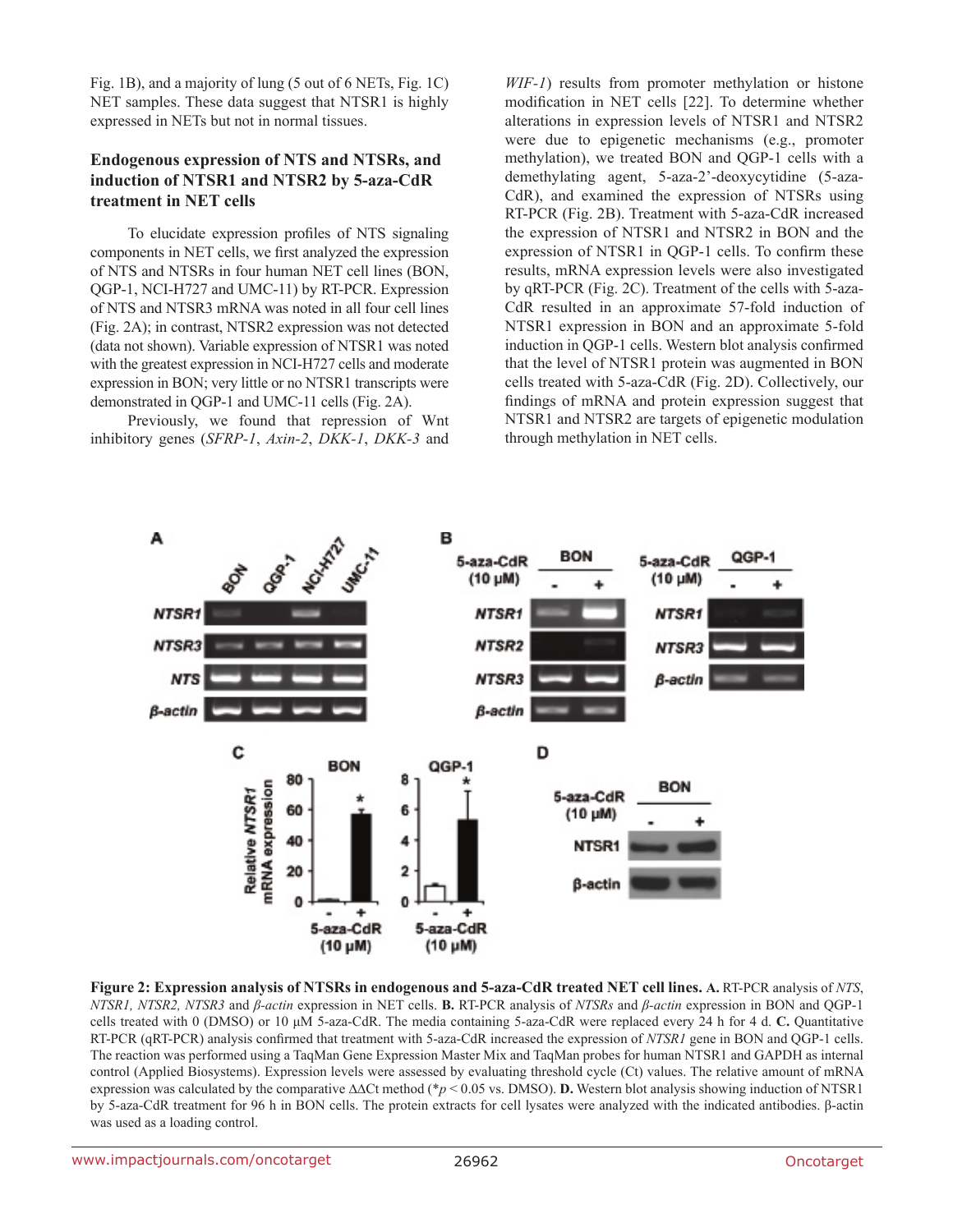#### **Methylation status of NTSR1 and NTSR2 promoters in NETs**

To test whether the induction of NTSR1 and NTSR2 by 5-aza-CdR was due to promoter methylation, we examined the methylation status of the 5' regions of these genes using methylation-specific PCR (MSP) and bisulfite sequencing in three NET cell lines. Using two primer pairs, MSP analysis showed partial methylation of the NTSR1 promoter in all tested cell lines (Fig. 3A). The methylation profile of the 5' region of NTSR1 was further analyzed by the direct sequencing of the MSP products (Supplementary Fig. 1A) and bisulfite sequencing (Fig. 3B). The CpG sites of the NTSR1 promoter were partially methylated in tested NET cells. Moreover, promoter methylation of NTSR2 was also noted by MSP analysis (Fig. 3A). Similar sequencing analyses for the NTSR2 promoter confirmed hypermethylation of the CpG islands consistent with the MSP data (Fig. 3C and Supplementary Fig. 1B).

CpG island methylation of NTSR1 and NTSR2 was further investigated in the above clinical specimens used in immunohistochemical analyses. By MSP analysis, methylation of the NTSR1 promoter was not noted in any of the NET specimens, and methylation



**Figure 3: DNA methylation analysis of the** *NTSR1* **and** *NTSR2* **promoters in NETs. A.** MSP analysis of *NTSR1* and *NTSR2* promoters with respective two primer pairs (NTSR1A and NTSR1B) and primers (NTSR2) specific for the methylated (M) and unmethylated (U) DNA in three NET cell lines. The PCR products were visualized by 2% agarose gel. **B.** Bisulfite genomic sequencing analysis of *NTSR1* promoters in BON, QGP-1 and NCI-H727 cells. Each row of circles represents the DNA sequence of an individual clone; closed and open circles indicate methylated and unmethylated CpG sites, respectively. Bold grey lines are candidate CpG islands searched by the software of Applied Biosystems. The thicker and upper, and thinner and lower arrows below the CpG islands represent the primers for bisulfite sequencing and MSP, respectively. **C.** Bisulfite genomic sequencing analysis of *NTSR2* CpG islands in the NET cells. **D.** MSP analysis of *NTSR1* and *NTSR2* promoters with the same primers described above in clinical NET samples.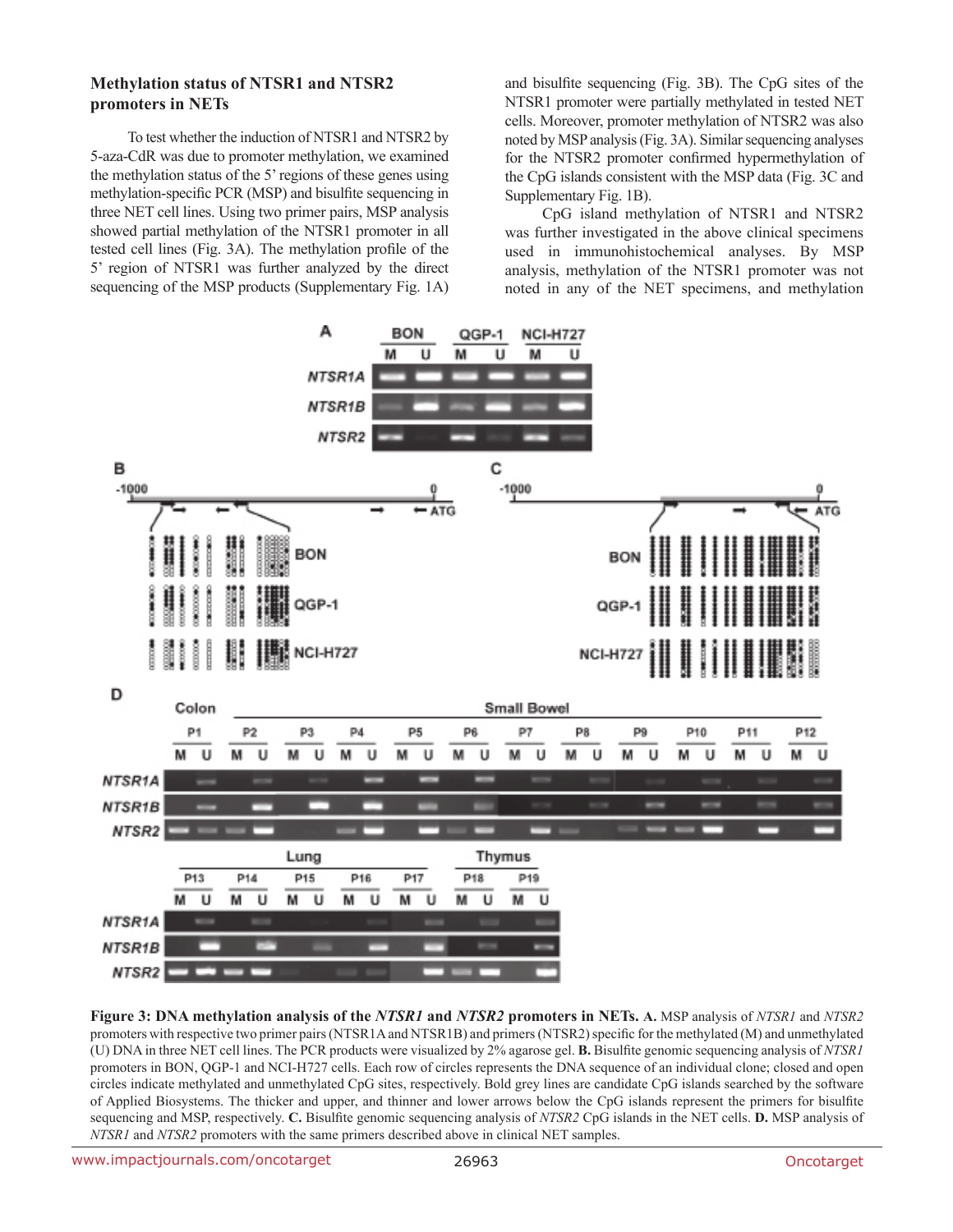of NTSR2 was observed in 12 out of 19 NET samples (Fig. 3D). Surprisingly, promoter methylation of NTSR1 was shown in 11 out of 12 normal tissues samples (Supplementary Fig. 2). These data demonstrate that reduction or silencing of NTSR gene expression was strongly associated with DNA methylation of the respective gene promoters in NET cell lines and patient samples. In particular, the absence of NTSR1 promoter methylation is in line with NTSR1 protein expression (Fig. 1) and leads to a strong expression of the protein in tested clinical NET samples. In addition, Dong *et al*. [25, 26] in our laboratory reported that DNA methylation contributes to NTS expression in human liver and colon cancer cells. Therefore, based on our current study and previous reports, it is clear that DNA methylation can control NTS signaling by regulation of expression levels for the agonist (i.e., NTS) and its receptors (NTSR1 and NTSR2).

#### **NTSR1 knockdown inhibits NET cell growth and migration**

Recently, we showed that expression and secretion of NTS are directly regulated by the Wnt/β-catenin pathway in NET cells [4]. We also found that inhibition of NTS signaling suppressed cell proliferation and anchorage-independent growth in these cells [4]. To further delineate the possible proliferative effect of NTSR1, we used small interfering RNA (siRNA) against NTSR1 in BON cells, which express NTSR1 mRNA and have been widely utilized as a novel carcinoid cell model [27]. Compared with cells transfected with nontargeting control, siRNA-mediated knockdown of NTSR1 suppressed cell proliferation (Fig. 4A). In addition, NTSR1 knockdown significantly inhibited the expression of c-Myc and Cyclin D1 which play integral roles in cell proliferation (Fig. 4B) [4, 28, 29]. Next, we performed soft agar assays to determine the effect of NTSR1 knockdown on anchorage-independent growth. The number of BON cell colonies transfected with NTSR1 siRNA was significantly lower than those of control cells (Fig. 4C). These findings suggest that a growth-stimulating function of NTS may be mediated mainly by NTSR1 in NET cells.

In addition to cell growth, activation of NTSR1 induces cell migration, invasion, and metastasis in head and neck squamous cell carcinomas, glioblastomas and breast cancer cells [19, 30, 31]. Based on these studies, we evaluated the migration of BON cells transfected with NTSR1 siRNA using a Boyden chamber migration assay with type I collagen-coated Transwells. Knockdown of NTSR1 decreased the migratory potential of BON cells at



**Figure 4: Knockdown of NTSR1 affects NET cell growth and migration. A.** Equal numbers of BON cells transfected with siRNA against non-targeting control or NTSR1 were plated in 24 well plates. The cell numbers were counted after 48 h incubation using a cell counter (\**p* < 0.05 vs. control siRNA). **B.** RT-PCR (left) and western blot (right) analyses showing expression of NTSR1, c-Myc and Cyclin D1 in BON cells transfected with control or NTSR1 siRNA. β-actin was used as a loading control. **C.** The number of colonies compared with the control siRNA in soft agar assay. Colony formation of representative control or NTSR1 knockdown BON cells was assessed over a period of 4 wks (\**p* < 0.05 vs. control siRNA). **D.** Boyden chamber migration assay with type I collagen-coated Transwells was carried out with control or NTSR1 knockdown BON cells over 24 h. Phase-contrast microscopic images (left) and quantification of migrated cells (right), which were counted in four different fields with an inverted microscope (\**p* < 0.05 vs. control siRNA), are shown. **E.** Transwell migration assay performed with respective siRNA-transfected BON cells over 48 h as described above.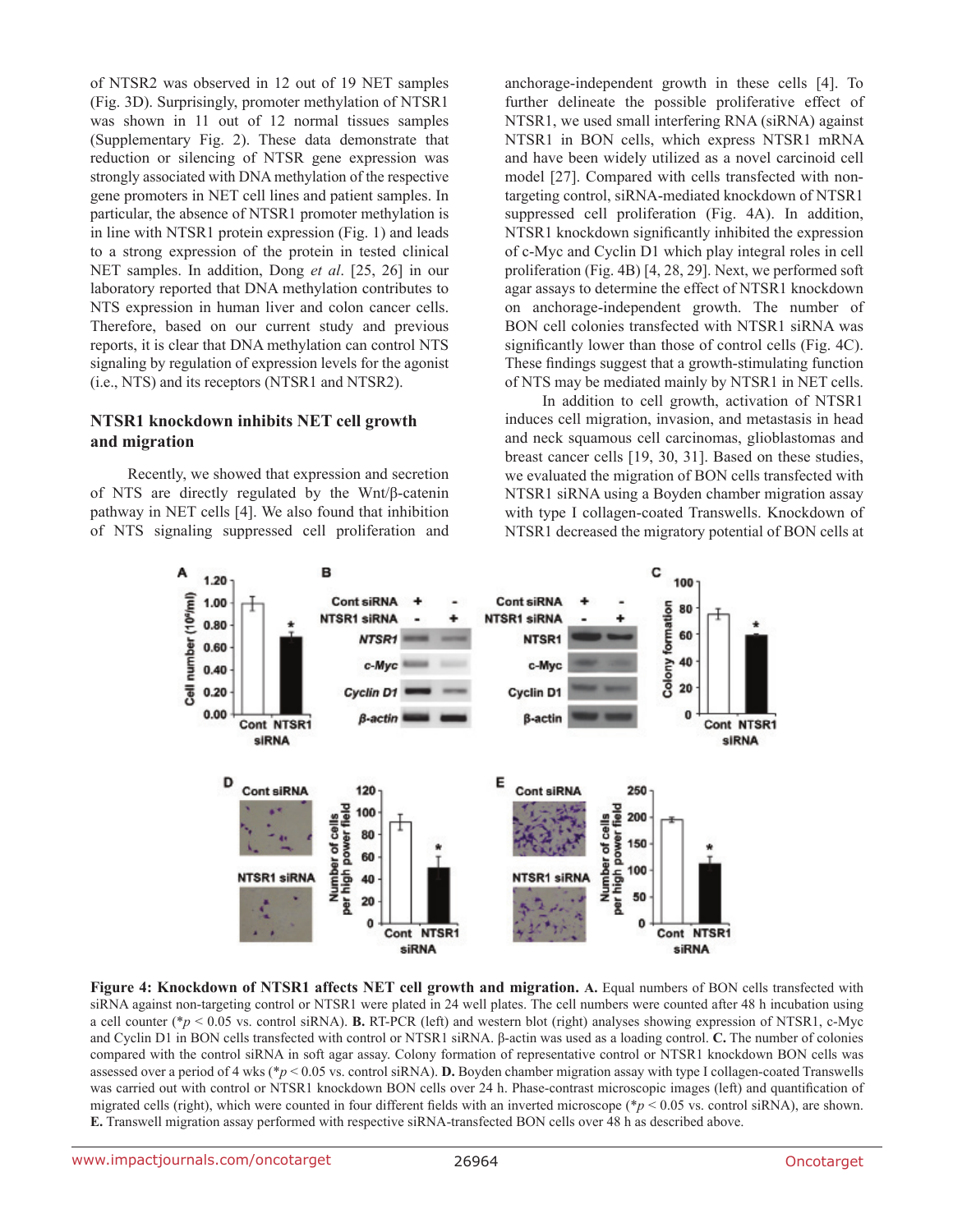24 (Fig. 4D) and 48 h (Fig. 4E), respectively. Additionally, the effect of pharmacologic blockade of NTSR1 using SR-48692 on NET cell migration was assessed by Transwell migration assays. Treatment with SR-48692, which represses NET cell growth [4], significantly decreased BON cell migration in a dose-dependent manner (Supplementary Fig. 3A). Taken together, these findings show that knockdown of NTSR1 through siRNA or treatment with a selective NTSR1 antagonist inhibits cell growth and migration of NET cells.

#### **Stable silencing of NTSR1 suppresses proliferation, adhesion, migration and invasion in NET cells**

To further investigate the contribution of NTSR1 on NET cell proliferation, adhesion, migration and invasion, we utilized NTSR1 small hairpin RNA (shRNA) to establish stable BON cell clones (N-2 and N-3) with low levels of NTSR1 expression following puromycin selection (Fig. 5A). The stable shRNA-mediated knockdown of NTSR1 decreased mRNA levels and promoter activity of interleukin-8 (IL-8), which can be induced by NTS signaling (Fig. 5A and Supplementary Fig. 4A) [32]. Treatment with SR-48692 also inhibited the promoter activity of IL-8 (Supplementary Fig. 4B). Consistent with results obtained from the above experiments using siRNA, the inhibition of cell growth and suppression of anchorage-independent growth was also noted in the cell lines expressing NTSR1 shRNA compared with control cells (Fig. 5B and 5C). In addition, an adhesion assay was performed to assess cell binding ability to the extracellular matrix which is crucial for maintaining cell viability and migration [33]. The stablysilenced NTSR1 clones demonstrated lower numbers of attached cells on type I collagen-coated plates compared with control cells (Fig. 5D and Supplementary Fig. 3B). Furthermore, BON cell clones expressing shRNA targeting



**Figure 5: Stable silencing of NTSR1 suppresses cell growth, adhesion, migration and invasion of NET cells. A.** RT-PCR (upper) and western blot (bottom) analyses showing NTSR1 expression in stable non-targeting control or two NTSR1 knockdown BON cell clones (N-2 and N-3). **B.** The stable BON cell clones were incubated for 48 h; cell numbers were counted using a cell counter ( $*p < 0.05$ ) vs. control shRNA). **C.** The number of colonies compared with control shRNA in soft agar assay. Colony formation of representative BON stable cell clones was assessed over a period of 4 wks (\**p* < 0.05 vs. control shRNA). **D.** The same number of stable BON cells was added onto type I collagen-coated plate for 15 min. The attached cells were fixed, and then stained with crystal violet. The number of attached cells was counted and the mean values were determined ( $p < 0.05$  vs. control shRNA). **E.** Phase-contrast microscopic images showing stable BON cell clones 2 h (upper) and 22 h (bottom) after removing the Culture-Insert (Ibidi, Munich, Germany). Wounding migration assay performed with control and the two BON cell clones expressing NTSR1 shRNA over 22 h. Quantification was carried out by measuring the migrated distance (right, \**p* < 0.05 vs. control shRNA). **F.** Reduction of invasive activity by stable silencing of NTSR1 in BON cells. To determine the invasive effect of NTSR1, human Alu sequence PCR-based assay was performed. Genomic DNA isolated from lower CAMs was used as a template of PCR amplification. PBS was used as negative control. The PCR product was electrophoresed on a 2% agarose gel.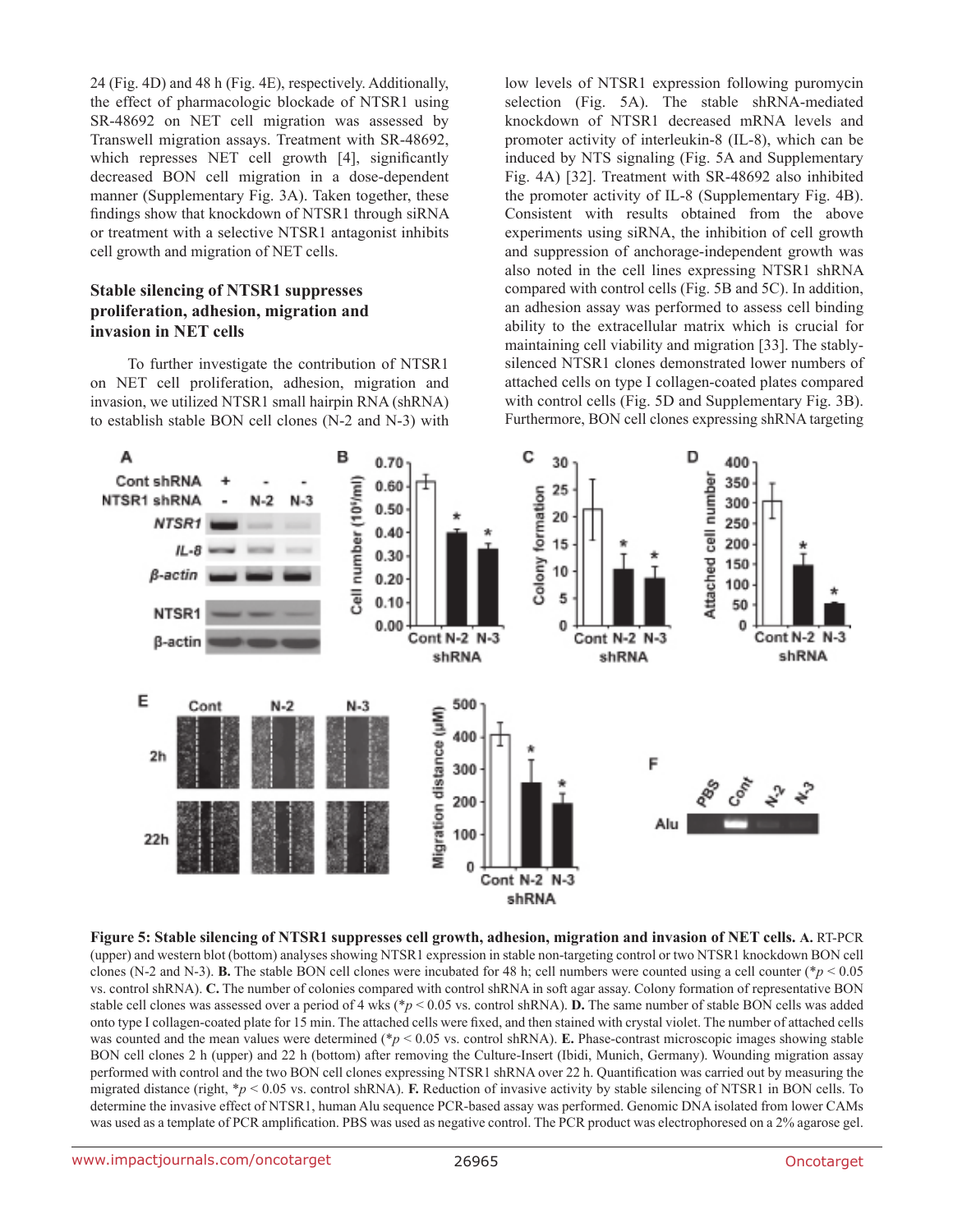NTSR1 showed significantly decreased cell migration compared to control cells (Fig. 5E). Finally, to examine the intravasation effect of NTSR1, the human Alu sequence PCR-based chick chorioallantoic membrane (CAM) assay was performed as described previously [34]. Compared to that of control, amplified bands of lower CAM inoculated with NTSR1-transfected BON cells were significantly decreased indicating that the invasive capacity of BON cells was diminished in NTSR1 knockdown clones (Fig. 5F). Collectively, these findings confirm that stable silencing of NTSR1 markedly inhibits cell proliferation, anchorage-independent growth, cell adhesion, migration and invasion suggesting an oncogenic function for NTSR1 in NET cells.

#### **DISCUSSION**

There is emerging evidence that either NTS or NTSR1 can be utilized as a prognostic marker for various cancers due to aberrant expression noted in tumors and not detected in normal tissues, and that silencing of the genes can inhibit the tumorigenic activities in some cancer cells [15–21]. In particular, NTSR1 expression is strongly associated with a worse survival and a higher incidence of distant metastases in lung and breast cancers [17, 20]. However, the mechanisms for the expression of NTSR1 in cancer tissues including NETs, have not been well-defined. Here, we showed that NTSR1 protein is not or barely detected in 12 normal tissues but is strongly expressed in 95% of clinical NET samples (19 of 20 NETs). Similar to the above described cancers, high expression of NTSR1, noted in this study, and NTS are associated with NET progression indicating that NTSR1 may be a useful prognostic marker for NETs.

We also found that differential expression of NTSR1 and silencing of NTSR2 in NET cells is a result of promoter methylation. Previously, it was reported that DNA methylation plays an important role in the regulation of NTS expression in human cancer cells [25, 26]. Similar to the Wnt/β-catenin pathway which regulates the expression of both NTS and NTSR1 [4, 35], promoter methylation demonstrates a complicated regulatory process for NTS signaling at the level of the agonist as well as the simultaneous regulation of its receptors. In addition to hypermethylation, which is commonly found with tumor initiation and progression, hypomethylation of certain genes (e.g., urokinase plasminogen activator) is a common mechanism for the aberrant gene expression patterns in tumors, and plays a central role in human tumor progression [14, 36–38]. Similarly, the lack of NTSR1 promoter methylation is observed in all NET tissues and the promoter methylation was shown in most normal tissues in this study. These data represent that the absence of promoter methylation closely correlates with overexpression of NTSR1 in NET clinical samples. Histone modification could also be related to its

transcriptional regulation similar to epigenetic repression of *DKK-1*, *DKK-3* and *WIF-1* noted in our previous study showing that silencing of these genes occurs through histone modification in NET cells, although the Wnt inhibitors are silenced by methylation of their promoters in most tumors [22]. Further work is required to elucidate the detailed mechanisms for epigenetic silencing of NTSR1 and NTSR2 in diverse tumor types.

NTS and NTSR1 are neuropeptide-receptor complexes which are frequently deregulated during tumor progression [3, 5]. In particular, NTSR1 activation induces cell proliferation, survival, migration and invasion through multiple oncogenic pathways in various cancers [3, 5]. Recently, we proposed that NTS is a mediator for NET cell growth through inhibition of NTS signaling [4]. In our current study, we confirmed the high expression of NTSR1 protein in clinical NET tissues as described above and analyzed the effect of NTSR1 on NET cell growth, adhesion, migration and invasion to better delineate the significance of NTSR1 in NET progression. In addition to cell proliferation and anchorage-independent growth, which were suppressed by NTS knockdown, NTSR1 silencing resulted in reduction of NET cell migration and invasion indicating that NTSR1 is mainly engaged in NET progression.

In summary, we have identified promoter methylation as an important molecular mechanism for the regulation of NTSR1 and NTSR2 expression. In addition, we also demonstrate high expression of NTSR1 protein in clinical NETs, and the oncogenic function of NTSR1 in NET cells. Our findings identify a potential role for NTSR1 in the growth and progression of NETs and provide a rationale for further exploration of NTSR1 as a therapeutic target for NET treatment.

# **MATERIALS AND METHODS**

#### **Immunohistochemistry**

Immunostaining with NTSR1 antibody, obtained from Abcam (ab117592, Cambridge, MA), was performed as described previously [22]. The slides for paraffinembedded tissue blocks of NETs from GI (*n* = 12), lung  $(n = 6)$  and thymus  $(n = 2)$  and normal tissues from GI  $(n=5)$ , lung  $(n=5)$  and thymus  $(n=2)$  were provided from Department of Pathology and Markey Biospecimen and Tissue Procurement Shared Resource Facility, University of Kentucky. Assessment of the stained slides was performed blindly by an experienced pathologist (EYL).

#### **Cell culture and treatment, siRNA transfections and lentiviral transductions**

Four human NET cell lines, BON (pancreatic carcinoid), QGP-1, (pancreatic somatostatinoma), NCI-H727 (bronchial carcinoid) and UMC-11 (bronchial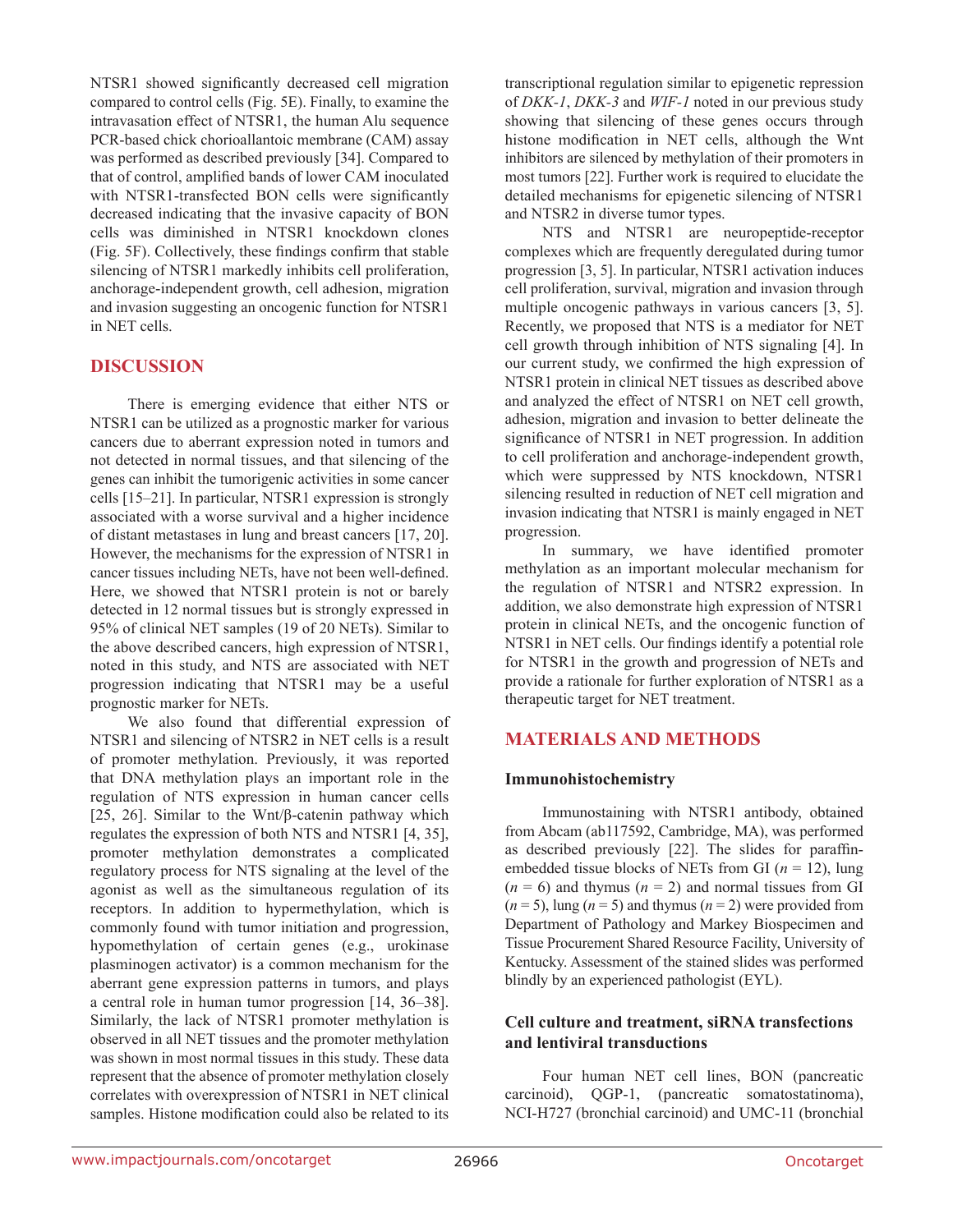carcinoid) were used in this study. The cell lines were authenticated with 17 autosomal short tandem repeat loci and the sex identity locus in May 2012 at Genetica DNA Laboratories (Cincinnati, OH). BON cells were maintained in a 1:1 ratio of DMEM and F12K, supplemented with 5% FBS. QGP-1, NCI-H727 and UMC-11 cells were cultured in RPMI1640 medium with 10% FBS. Cells were grown at  $37^{\circ}$ C in a humidified  $5\%$  CO<sub>2</sub> incubator. Reagents for cell treatment, a demethylating agent, 5-aza-2'-deoxycytidine and an NTSR1 antagonist, SR-48692 were purchased from Sigma (St Louis, MO) and dissolved in dimethyl sulfoxide (DMSO). Transfection with nontargeting control and SMARTPool NTSR1 siRNA (Dharmacon, Lafayette, CO) was performed using Lipofectamine RNAiMAX (Invitrogen, Carlsbad, CA) as previously described [4]. For generation of NTSR1 silenced BON cells, the shRNA lentiviruses were produced using shRNA vectors (SHGLY-NM\_002531, Sigma). Cells were transduced with each virus and then selected with puromycin (2 μg/mL) as previously reported [4, 39].

#### **RNA isolation, reverse transcription-PCR (RT-PCR) and quantitative reverse transcription-PCR (qRT-PCR) analysis**

Total RNA was isolated from the cultured NET cells using RNeasy kits according to the manufacturer's instructions (Qiagen, Valencia, CA). Each cDNA was synthesized using High-Capacity cDNA Reverse Transcription Kit (Applied Biosystems, Foster City, CA) and total RNA for NET cells. RT-PCR analysis was performed using synthesized cDNA, HotStarTaq DNA Polymerase (Qiagen) and the primers described in Supplementary Table S1. The PCR products were analyzed on a 2% agarose gel. β-actin was used as an internal control. qRT-PCR reaction was performed using a TaqMan Gene Expression Master Mix and TaqMan probes for human NTSR1 and GAPDH according to the manufacturer's protocol (Applied Biosystems). Expression levels were assessed by evaluating threshold cycle (Ct) values. The relative amount of mRNA expression was calculated by the comparative ∆∆Ct method.

# **Western blot analysis**

The protein extracts for cell lysates were prepared in a Cell Lysis Buffer (Cell Signaling, Danvers, MA) containing 1 mM PMSF. Total cell lysates containing equivalent amounts of protein were separated on NuPAGE 4–12% Bis-Tris gels (Invitrogen) and transferred to PVDF membranes. The membranes were incubated with specific primary antibodies and subsequently horseradish peroxidase-conjugated secondary antibody. Following incubation with the antibody, proteins were visualized using ECL detection system (Buckinghamshire, UK). The anti-NTSR1 antibody was purchased from Santa

Cruz Biotechnology (Santa Cruz, CA). The antibodies for c-Myc and Cyclin D1 were obtained from Epitomics (Burlingame, CA). The antibody for β-actin used as a loading control was from Cell Signaling.

#### **Methylation analysis**

Methylation of 5' regions of *NTSR1* and *NTSR2* was analyzed using MSP (methylation-specific PCR) and bisulfite sequencing analyses. Briefly, PCR was performed using bisulfite-modified genomic DNA by MethylCode Bisulfite Conversion Kit (Invitrogen) and the primers which were designed using Methyl Primer Express Software v1.0 (Applied Biosystems) and shown in Supplementary Table S1. The PCR products for MSP were visualized by 2% agarose gel. For bisulfite-sequencing, PCR products were cloned into the TOPO TA cloning vector (Invitrogen) and the plasmids from individual bacterial colonies were sequenced.

#### **Cell proliferation**

Equal numbers of BON cells transfected with siRNA or shRNA were plated in 24-well plates. Cell proliferation was assessed at 48 h after seeding directly by cell counting using a Beckman Coulter Cell Viability Analyzer (Beckman-Coulter, Fullerton, CA).

#### **Soft agar assay**

To measure anchorage-independent growth, BON cells were plated in growth medium containing 0.4% agarose in six-well plates onto a bottom layer of solidified 0.8% agarose. After incubation for 4 weeks, colonies were stained with crystal violet solution, washed repeatedly with distilled water and quantified using AlphaEaseFC software (Alpha Innotech Corporation, San Leandro, CA).

#### **Transwell migration assay**

A Boyden chamber migration assay with type I collagen-coated Transwells was carried out with control and NTSR1 knockdown BON cells or BON cells treated with different concentration of SR-48692. The chambers were incubated at 37°C for 24 or 48 h, respectively, and the cells were fixed with methanol and stained with 0.5% crystal violet in 20% methanol. Activity of cell migration was quantified by counting cell numbers in four different fields under an inverted microscope.

#### **Luciferase reporter assays**

BON cells were plated in 24-well plates and transiently transfected with the IL-8 reporter (0.4 μg) and the Renilla luciferase reporter (0.05 μg) using Lipofectamine 2000 according to the manufacturer's instructions (Invitrogen). For SR-48692 treatment,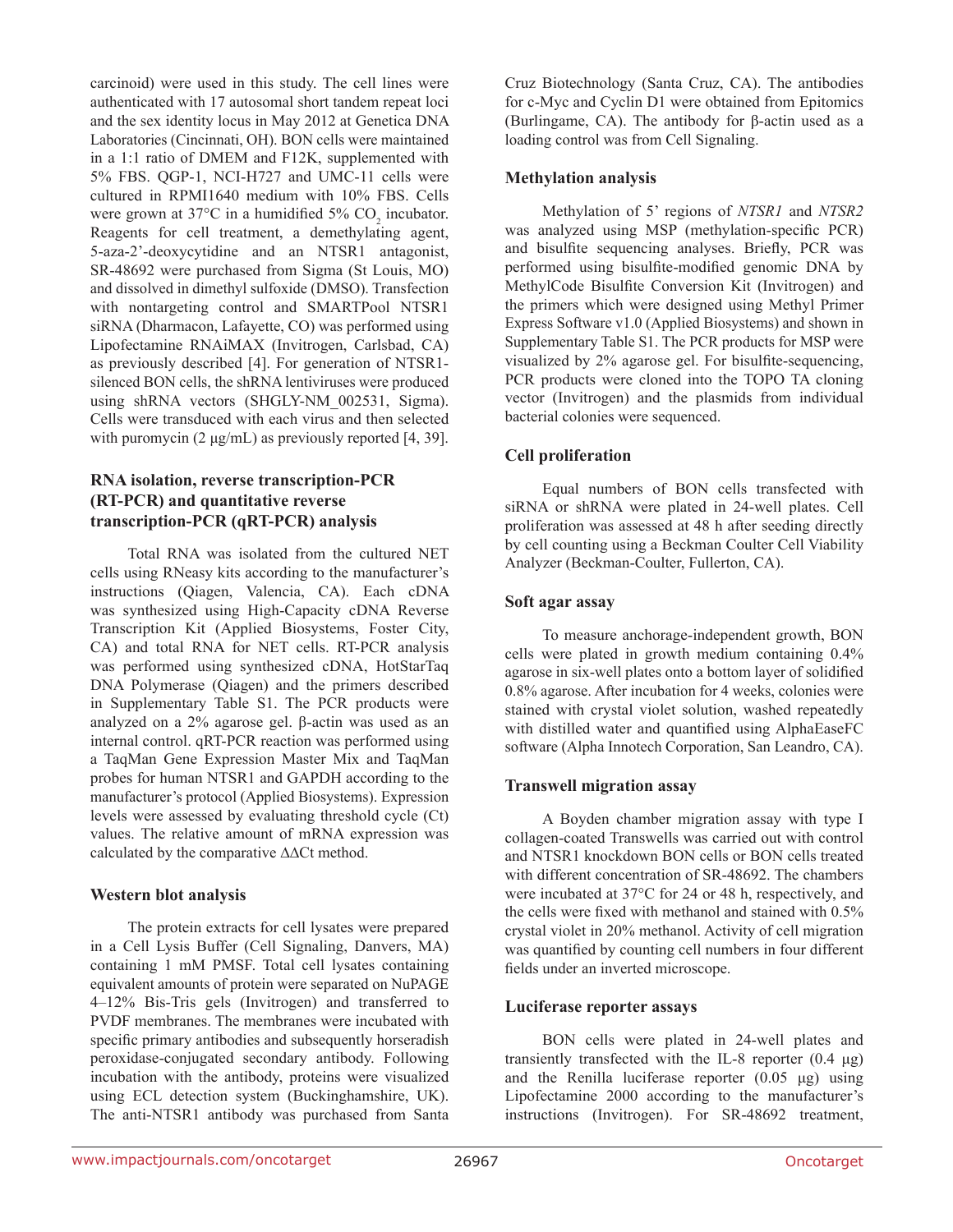0 (DMSO) or 5 μM SR-48692 were treated into BON cells one day after transfection. The cells were harvested and luciferase activity was measured using a Dual-Luciferase Reporter Assay System (Promega, Madison, WI).

#### **Adhesion assay**

A cell adhesion assay was performed to assess cell binding ability to the extracellular matrix. Briefly, 48-well plates were coated with type I collagen and washed with PBS. Equal numbers of detached BON cell clones were plated to each coated well and incubated for 15 min. After 37°C incubation, unattached cells were removed by washing with PBS, and the adherent cells were fixed, and then stained with crystal violet. The plate was washed and dried completely. Quantification was performed through counting the number of attached cells or measuring absorbance for crystal violet-stained cells at 550 nm by adding and solubilizing with 2% SDS.

#### **Wounding migration assay**

To compare the migratory activity of stable knockdown of NTSR1, a wounding migration assay was performed with control and the two BON cell clones expressing NTSR1 shRNA. The wounded monolayers using the Culture-Insert (Ibidi, Munich, Germany) were incubated for 22 h. The cells were fixed with ice-cold methanol and stained with crystal violet. Quantification was carried out by measuring the migrated distance.

#### **Human Alu sequence PCR-based assay**

To determine the invasive effect of NTSR1, human Alu sequence PCR-based assay was performed as described previously [34]. Stable BON cells in PBS were inoculated on artificially-generated air sacs at  $1 \times 10^7$  cells per chick chorioallantoic membrane (CAM) of 9 day chick embryos. After 3 d, genomic DNA was isolated from lower CAMs and then used as a template of PCR amplification. The primer sequences are shown in Supplementary Table S1. The PCR product was electrophoresed on a 2% agarose gel.

#### **Statistical analysis**

Descriptive statistics including mean and standard deviation (SD) were calculated to summarize mRNA levels, number of cells, colony formation, migrated and attached cell number, luciferase activity and migration distance for each experiment. Bar graphs were generated to represent mean  $(\pm SD)$  fold changes of increase or decrease in experimental groups relative to control. Within respective experiments, comparisons between two groups were performed using two-sample *t*-tests, whereas comparisons across groups were accomplished using one-way analysis of variance models and test for linear trend of increasing dose levels or pairwise comparisons

with control group were subsequently performed using contrast statements. Normality assumptions of the analysis of variance and two-sample *t*-tests for each outcome were assessed. *p*-values < 0.05 were considered statistically significant.

#### **ACKNOWLEDGMENTS**

We thank Dana L. Napier and Cynthia Long for technical assistance, and the members of the Markey Cancer Center's Research Communications Office for manuscript preparation. We further acknowledge support from the the Biospecimen and Tissue Procurement and Biostatistics and Bioinformatics Shared Resource Facilities of the University of Kentucky Markey Cancer Center (supported by NCI grant P30CA177558)

#### **CONFLICTS OF INTEREST**

The authors declare no conflict of interest.

#### **GRANT SUPPORT**

This research was supported by a grant from the NIH (R37 AG010885) and the Markey Cancer Foundation.

#### **REFERENCES**

- 1. Evers BM. Neurotensin and growth of normal and neoplastic tissues. Peptides. 2006; 27:2424–2433.
- 2. Kalafatakis K, Triantafyllou K. Contribution of neurotensin in the immune and neuroendocrine modulation of normal and abnormal enteric function. Regul Pept. 2011; 170:7–17.
- 3. Wu Z, Martinez-Fong D, Tredaniel J, Forgez P. Neurotensin and its high affinity receptor 1 as a potential pharmacological target in cancer therapy. Front Endocrinol (Lausanne). 2012; 3:184.
- 4. Kim JT, Liu C, Zaytseva YY, Weiss HL, Townsend CM, Jr., Evers BM. Neurotensin, a novel target of Wnt/betacatenin pathway, promotes growth of neuroendocrine tumor cells. Int J Cancer. 2015; 136:1475–1481.
- 5. Dupouy S, Mourra N, Doan VK, Gompel A, Alifano M, Forgez P. The potential use of the neurotensin high affinity receptor 1 as a biomarker for cancer progression and as a component of personalized medicine in selective cancers. Biochimie. 2011; 93:1369–1378.
- 6. Swift SL, Burns JE, Maitland NJ. Altered expression of neurotensin receptors is associated with the differentiation state of prostate cancer. Cancer Res. 2010; 70:347–356.
- 7. Saada S, Marget P, Fauchais AL, Lise MC, Chemin G, Sindou P, Martel C, Delpy L, Vidal E, Jaccard A, Troutaud D, Lalloue F, Jauberteau MO. Differential expression of neurotensin and specific receptors, NTSR1 and NTSR2, in normal and malignant human B lymphocytes. J Immunol. 2012; 189:5293–5303.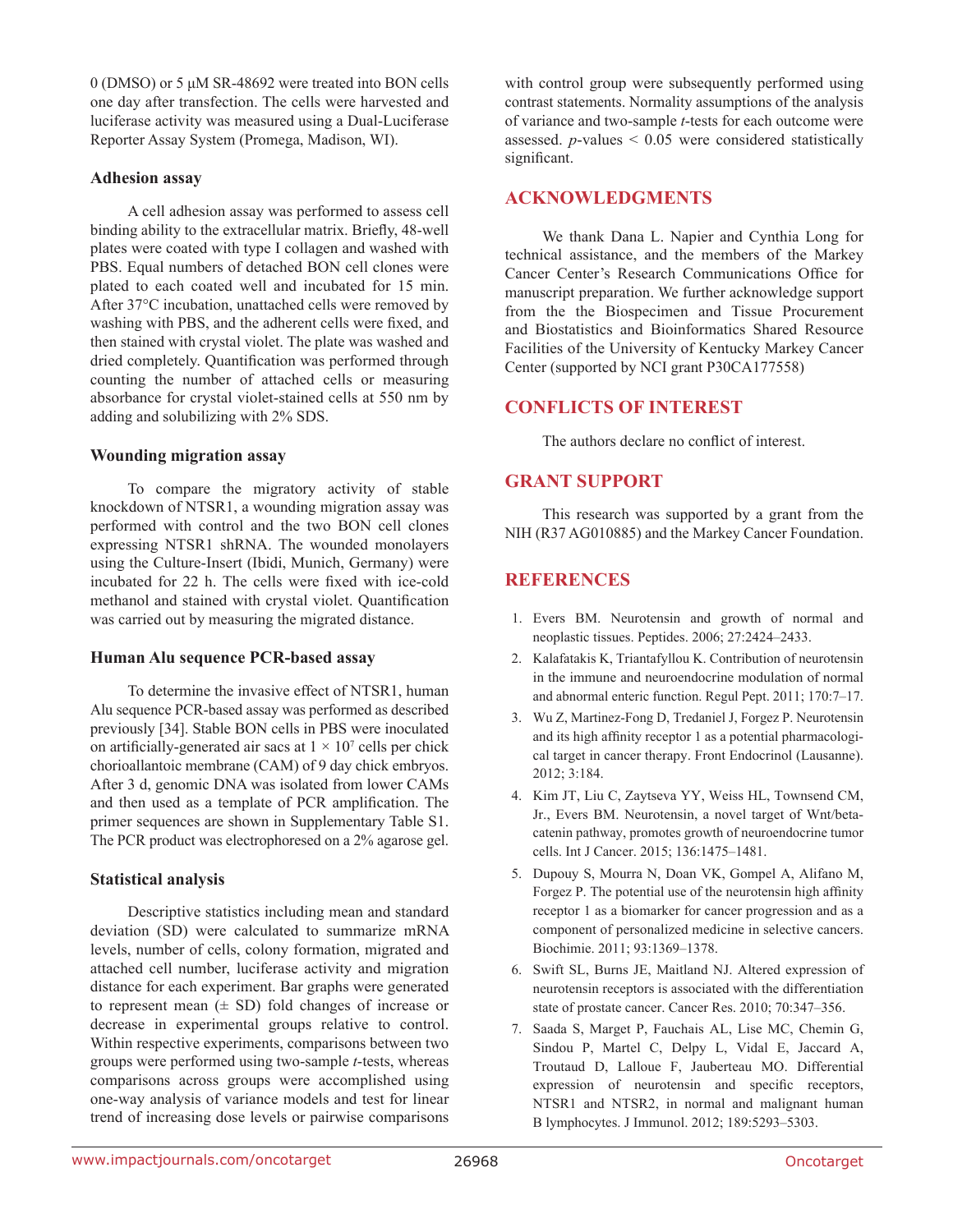- 8. Nykjaer A, Willnow TE. Sortilin: a receptor to regulate neuronal viability and function. Trends Neurosci. 2012; 35:261–270.
- 9. Feinberg AP, Tycko B. The history of cancer epigenetics. Nat Rev Cancer. 2004; 4:143–153.
- 10. Shilatifard A. Chromatin modifications by methylation and ubiquitination: implications in the regulation of gene expression. Annu Rev Biochem. 2006; 75:243–269.
- 11. Baylin SB, Ohm JE. Epigenetic gene silencing in cancer a mechanism for early oncogenic pathway addiction? Nat Rev Cancer. 2006; 6:107–116.
- 12. Baylin SB. DNA methylation and gene silencing in cancer. Nat Clin Pract Oncol. 2005; 2:S4–11.
- 13. Ehrlich M. DNA methylation in cancer: too much, but also too little. Oncogene. 2002; 21:5400–5413.
- 14. Ehrlich M. DNA hypomethylation in cancer cells. Epigenomics. 2009; 1:239–259.
- 15. Maoret JJ, Pospai D, Rouyer-Fessard C, Couvineau A, Laboisse C, Voisin T, Laburthe M. Neurotensin receptor and its mRNA are expressed in many human colon cancer cell lines but not in normal colonic epithelium: binding studies and RT-PCR experiments. Biochem Biophys Res Commun. 1994; 203:465–471.
- 16. Wang L, Friess H, Zhu Z, Graber H, Zimmermann A, Korc M, Reubi JC, Buchler MW. Neurotensin receptor-1 mRNA analysis in normal pancreas and pancreatic disease. Clin Cancer Res. 2000; 6:566–571.
- 17. Souaze F, Dupouy S, Viardot-Foucault V, Bruyneel E, Attoub S, Gespach C, Gompel A, Forgez P. Expression of neurotensin and NT1 receptor in human breast cancer: a potential role in tumor progression. Cancer Res. 2006; 66:6243–6249.
- 18. Gui X, Guzman G, Dobner PR, Kadkol SS. Increased neurotensin receptor-1 expression during progression of colonic adenocarcinoma. Peptides. 2008; 29:1609–1615.
- 19. Dupouy S, Viardot-Foucault V, Alifano M, Souaze F, Plu-Bureau G, Chaouat M, Lavaur A, Hugol D, Gespach C, Gompel A, Forgez P. The neurotensin receptor-1 pathway contributes to human ductal breast cancer progression. PLOS ONE. 2009; 4:e4223.
- 20. Alifano M, Souaze F, Dupouy S, Camilleri-Broet S, Younes M, Ahmed-Zaid SM, Takahashi T, Cancellieri A, Damiani S, Boaron M, Broet P, Miller LD, Gespach C, et al. Neurotensin receptor 1 determines the outcome of non-small cell lung cancer. Clin Cancer Res. 2010; 16:4401–4410.
- 21. Valerie NC, Casarez EV, Dasilva JO, Dunlap-Brown ME, Parsons SJ, Amorino GP, Dziegielewski J. Inhibition of neurotensin receptor 1 selectively sensitizes prostate cancer to ionizing radiation. Cancer Res. 2011; 71:6817–6826.
- 22. Kim JT, Li J, Jang ER, Gulhati P, Rychahou PG, Napier DL, Wang C, Weiss HL, Lee EY, Anthony L, Townsend CM, Jr., Liu C, Evers BM. Deregulation of Wnt/beta-catenin

signaling through genetic or epigenetic alterations in human neuroendocrine tumors. Carcinogenesis. 2013; 34:953–961.

- 23. Demirci I, Herold S, Kopp A, Flasshove M, Klosterhalfen B, Janssen H. Overdiagnosis of a typical carcinoid tumor as an adenocarcinoma of the lung: a case report and review of the literature. World J Surg Oncol. 2012; 10:19.
- 24. Gridelli C, Rossi A, Airoma G, Bianco R, Costanzo R, Daniele B, Chiara GD, Grimaldi G, Irtelli L, Maione P, Morabito A, Piantedosi FV, Riccardi F. Treatment of pulmonary neuroendocrine tumours: state of the art and future developments. Cancer Treat Rev. 2013; 39:466–472.
- 25. Dong Z, Wang X, Zhao Q, Townsend CM, Jr., Evers BM. DNA methylation contributes to expression of the human neurotensin/neuromedin N gene. Am J Physiol. 1998; 274:G535–543.
- 26. Dong Z, Wang X, Evers BM. Site-specific DNA methylation contributes to neurotensin/neuromedin N expression in colon cancers. Am J Physiol Gastrointest Liver Physiol. 2000; 279:G1139–1147.
- 27. Evers BM, Townsend CM, Jr., Upp JR, Allen E, Hurlbut SC, Kim SW, Rajaraman S, Singh P, Reubi JC, Thompson JC. Establishment and characterization of a human carcinoid in nude mice and effect of various agents on tumor growth. Gastroenterology. 1991; 101:303–311.
- 28. Kerkhoff E, Rapp UR. Cell cycle targets of Ras/Raf signalling. Oncogene. 1998; 17:1457–1462.
- 29. Smalley MJ, Dale TC. Wnt signalling in mammalian development and cancer. Cancer Metastasis Rev. 1999; 18:215–230.
- 30. Servotte S, Camby I, Debeir O, Deroanne C, Lambert CA, Lapiere CM, Kiss R, Nusgens B, Decaestecker C. The *in vitro* influences of neurotensin on the motility characteristics of human U373 glioblastoma cells. Neuropathol Appl Neurobiol. 2006; 32:575–584.
- 31. Shimizu S, Tsukada J, Sugimoto T, Kikkawa N, Sasaki K, Chazono H, Hanazawa T, Okamoto Y, Seki N. Identification of a novel therapeutic target for head and neck squamous cell carcinomas: a role for the neurotensinneurotensin receptor 1 oncogenic signaling pathway. Int J Cancer. 2008; 123:1816–1823.
- 32. Wang X, Jackson LN, Johnson SM, Wang Q, Evers BM. Suppression of neurotensin receptor type 1 expression and function by histone deacetylase inhibitors in human colorectal cancers. Mol Cancer Ther. 2010; 9:2389–2398.
- 33. Ruoslahti E, Pierschbacher MD. New perspectives in cell adhesion: RGD and integrins. Science. 1987; 238:491–497.
- 34. Kim JT, Kim MS, Bae MK, Song HS, Ahn MY, Kim YJ, Lee SJ, Kim KW. Cloning and characterization of tissue inhibitor of metalloproteinase-3 (TIMP-3) from shark, Scyliorhinus torazame. Biochim Biophys Acta. 2001; 1517:311–315.
- 35. Souaze F, Viardot-Foucault V, Roullet N, Toy-Miou-Leong M, Gompel A, Bruyneel E, Comperat E,